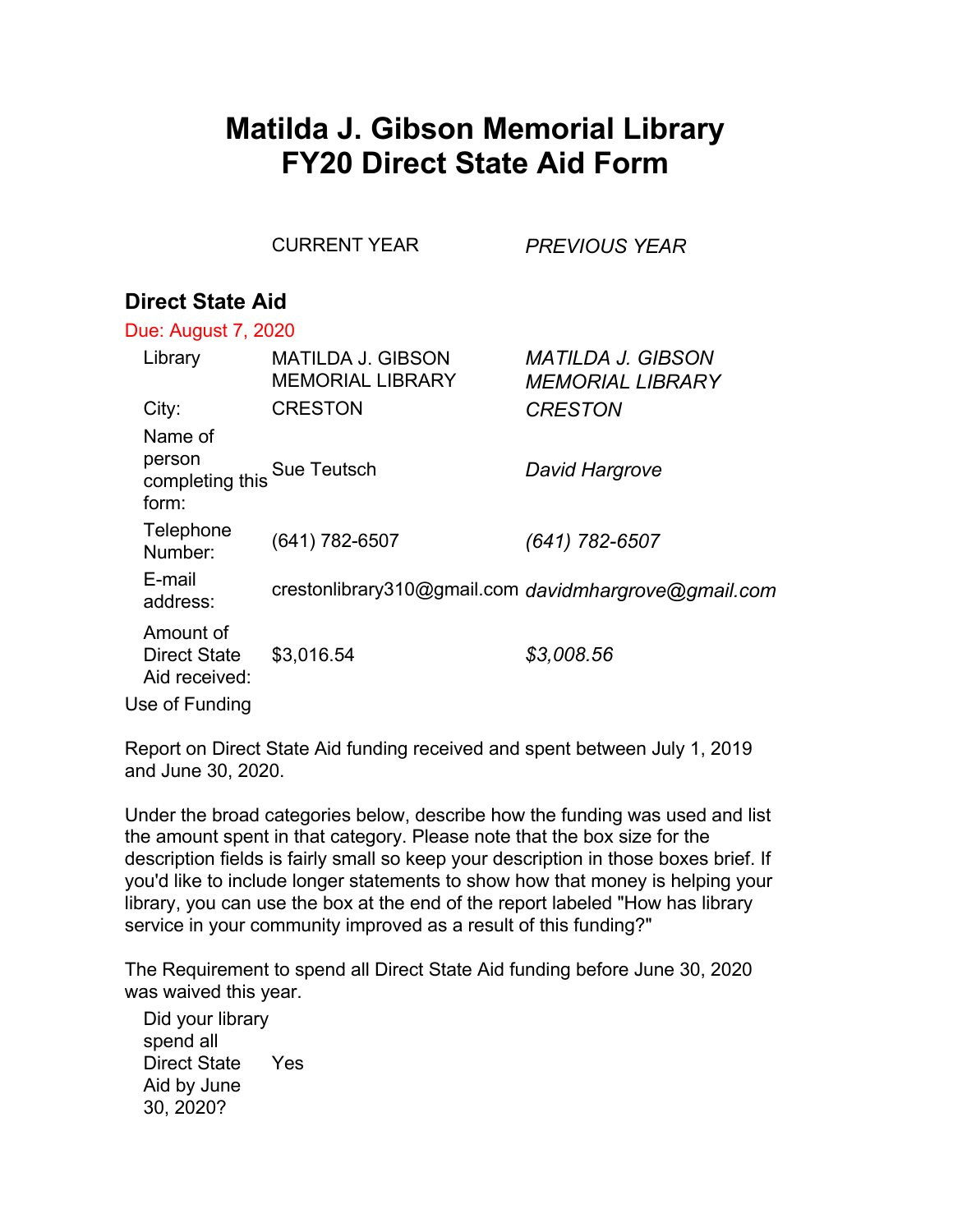Report amount <sub>0</sub><br>unspent:

Personnel - Report the amount spent on salaries for additional staff or to extend hours, training, etc.

Amount Spent:

Description:

Library materials - Report the amount spent on books, DVDs, downloadable audio books, eBooks, databases, etc.

Amount Spent:

Description:

Technology and Equipment - Report the amount spent on computers, Internet access, tablets, etc.

Amount Spent: *\$3,008.56*

Description: *Network upgrades; new server*

Capital improvements - Report the amount spent on building improvements, accessibility, etc.

Amount Spent: \$3,016.54

Description: New carpet for the children's room

Furniture - Report the amount spent on chairs, tables, shelving, etc.

Amount Spent:

Description:

Library Programs - Report the amount spent on supplies, performance fees or other expenses for the summer library program, story times, book discussion groups, etc.

Amount Spent:

Description:

Other Purchase - Report the amount spent on other items or services used to improve library services.

Amount Spent:

Description:

Total Amount Spent + Amount Unspent ( must be equal to amount received ): \$3,016.54 *\$3,008.56* Impact of Funding